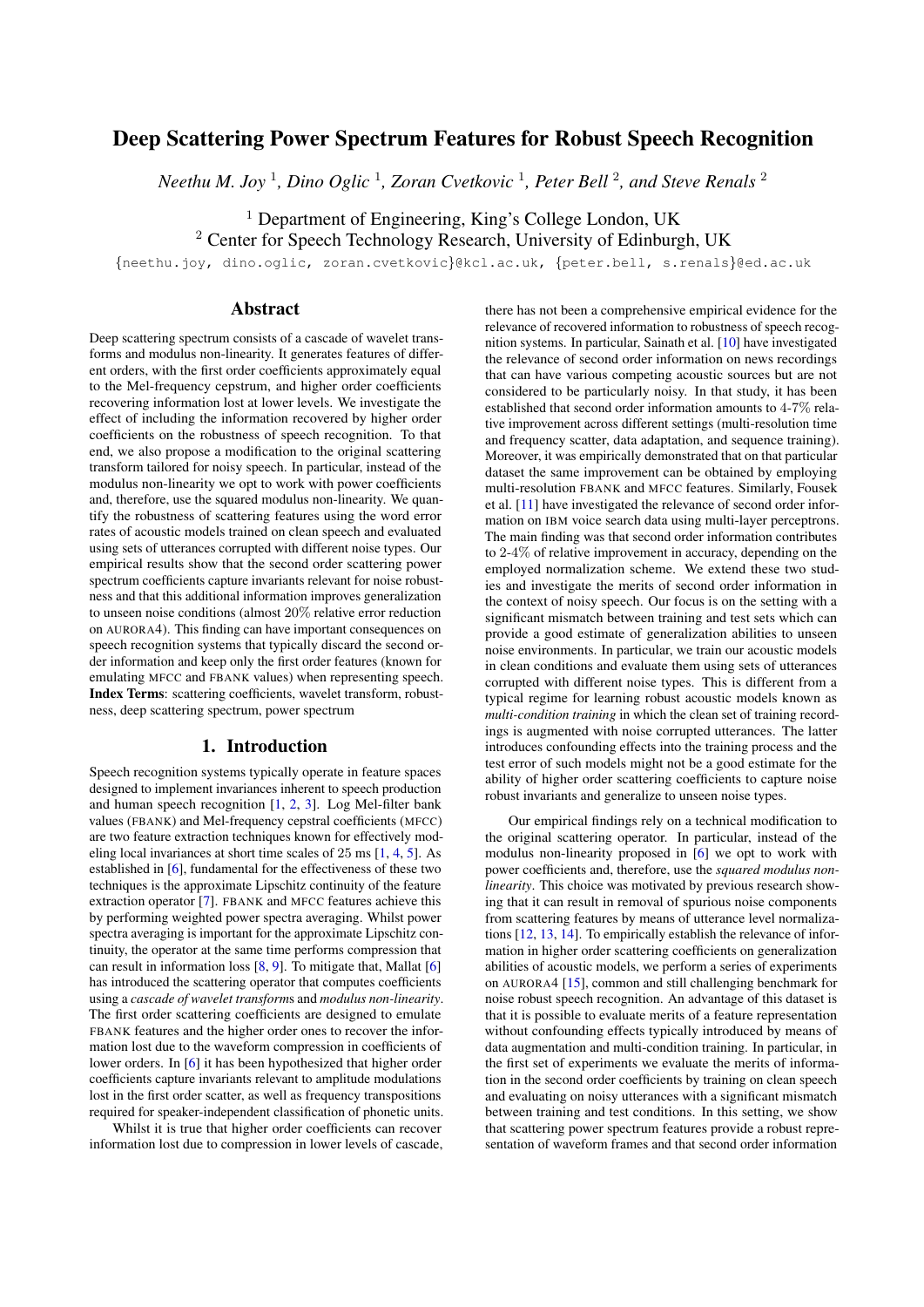amounts to almost 20% relative improvement in the accuracy. In the second experiment, we evaluate the approach using multicondition training where we establish that the performance gap is reduced as a result of convolutional blocks being able to capture relevant patterns from first-order coefficients. An open question is whether such patterns would generalize to completely novel noise environments and whether they account for spurious correlations introduced by data augmentation characteristic to multi-condition training. Despite the reduction in performance gap, the information in second order coefficients still amounts to 12% relative improvement in the accuracy. Moreover, in this training regime we observe a relative improvement of 14% compared to multi-resolution FBANK features which is contrary to findings in [\[10\]](#page-4-9) on news data. In our third experiment, we evaluate the effectiveness of multi-resolution scattering cascades and show that such networks perform on par with state-of-the-art deep convolutional models with more complex architectures.

## 2. Deep Scattering Power Spectrum

Given a time-domain signal  $x(t)$ , the first order scattering coefficients are generated according to [\[6\]](#page-4-5)

<span id="page-1-1"></span>
$$
S_1(t, \lambda_1) = |x * \psi_{\lambda_1}| * \phi(t) , \qquad (1)
$$

where  $\psi_{\lambda_1}(t), \lambda_1 \in \Lambda_1$ , is a bank of band-pass filters obtained from a mother wavelet  $\psi(t)$  via time scaling specified by factors  $\lambda_1$ , and  $\phi(t)$  is a low-pass filter that performs local averaging. The scaling parameters  $\lambda_1$  are distributed uniformly on the logarithmic scale, and the number of filters per octave,  $Q_1$ , sets the frequency resolution of the transform. The first order scattering coefficients approximate the Mel-frequency spectrum [\[5\]](#page-4-4), and if the octave resolution is set to  $Q_1 = 8$ , then the wavelet filters have the same frequency resolution as a Mel-filterbank (in total, 41 filters). The low-pass filter  $\phi(t)$ , which is a Hamming window with a time support of 25 ms, ensures that the scattering representation is locally invariant to time shifts smaller than 25 ms. Just as in FBANK and MFCC features, for applications in speech recognition the logarithm is applied to scattering coefficients to mimic psychoacoustic measurements and physiology of human hearing [\[2,](#page-4-1) [3,](#page-4-2) [4,](#page-4-3) [5\]](#page-4-4). The resulting feature vector is referred to as the *first order time scatter* (illustration in Figure [1\)](#page-1-0).

While weighted averaging by  $\phi(t)$  provides locally translation invariant and distortion stable features, it at the same time results in loss of information regarding transient phenomena and finer amplitude modulations in speech signals. The information lost in  $S_1(t, \lambda_1)$  can be recovered by processing the sub-band signals  $\{|x * \psi_{\lambda_1}(t)|\}_{\lambda_1 \in \Lambda_1}$  using another constant Q wavelet filter bank  $\{\psi_{\lambda_2}(t)\}_{\lambda_2 \in \Lambda_2}$ , as illustrated in Figure [1.](#page-1-0) Typically, the resolution of  $\Lambda_2$  is set to  $Q_2 = 1$  in order to get a sparse representation, concentrating signal information over as few wavelet coefficients as possible. The wavelets in  $\Lambda_2$  have a narrow time support and are better adapted to characterize transients and attacks. The second order scattering operator is given by

<span id="page-1-2"></span>
$$
S_2(t, \lambda_1, \lambda_2) = ||x * \psi_{\lambda_1}| * \psi_{\lambda_2}| * \phi(t) , \qquad (2)
$$

with  $\lambda_1 \in \Lambda_1$  and  $\lambda_2 \in \Lambda_2$ . The second order scattering coefficients are typically normalized by dividing by the corresponding first order coefficient, i.e.,  $S_2(t, \lambda_1, \lambda_2)/S_1(t, \lambda_1)$ . Henceforth, the logarithm of the normalized second order coefficient will be referred to as the *second order time scatter*. Although this cascade of wavelet transforms can be further extended to higher order coefficients, in [\[5\]](#page-4-4) it has been demonstrated that for  $\phi(t)$ with support of 25 ms, almost 99.3% of signal energy can be

<span id="page-1-0"></span>

Figure 1: *The figure illustrates a cascade of wavelet transforms for extracting first and second order time-scattering coefficients.*

recovered with  $S_1$  and  $S_2$  operators. Hence, in our experiments, we have limited the scattering order to 2. Further invariances to speaker-specific frequency transpositions can be achieved by applying the scattering operations to  $S_1(t, \lambda_1)$  and  $S_2(t, \lambda_1, \lambda_2)$ along their λ variables, which is referred to as *frequency scatter*. Combining features obtained through the frequency scatter operator with the first and second order time scatter has shown to improve the performance on LVCSR tasks [\[10\]](#page-4-9). However, results of our experiments focused on robustness of automatic speech recognition were inconclusive with regard to merits of the frequency scatter, and in fact the best results were obtained with the first and second order time scatter only, so henceforth the frequency scatter is not considered.

The modulus non-linearity was selected by Mallat [\[6\]](#page-4-5) to suppress the effects of large scattering coefficients. However, in noisy settings we would like to do the opposite and amplify large wavelet coefficients, thereby suppressing spurious noise components. Thus, to make the scattering transform more robust to noise, we propose to replace the original non-linearity with modulus squared. More formally, the first and second order scattering transforms from Eq. [\(1\)](#page-1-1) and [\(2\)](#page-1-2) are now computed by

$$
\hat{S}_1(t, \lambda_1) = |x * \psi_{\lambda_1}|^2 * \phi(t) , \qquad (3)
$$

$$
\hat{S}_2(t, \lambda_1, \lambda_2) = ||x * \psi_{\lambda_1}|^2 * \psi_{\lambda_2}|^2 * \phi(t) , \quad (4)
$$

with  $\lambda_1 \in \Lambda_1$  and  $\lambda_2 \in \Lambda_2$ . This choice of non-linearity can also be motivated by previous work in signal processing that aims at removing spurious noise contributions by means of utterance level normalizations [\[12,](#page-4-11) [13,](#page-4-12) [14\]](#page-4-13), which we will also employ in its simplest form in our experiments. We observed that another benefit of the squared modulus non-linearity is in that it makes the feature representation much sparser than conventional deep scattering spectrum. Henceforth, we refer to the logarithm of first order coefficients, computed according to  $\ddot{S}_1(t, \lambda_1)$  with  $\lambda_1 \in$ Λ1, as the *first order scattering power spectrum* coefficients. The *second order scattering power spectrum* coefficients are obtained by applying the logarithm operator to normalized coefficients,  $\hat{S}_2(t,\lambda_1,\lambda_2)/\hat{S}_1(t,\lambda_1)$  with  $\lambda_1 \in \Lambda_1$  and  $\lambda_2 \in \Lambda_2$ .

In Figure [2,](#page-2-0) we illustrate the difference in capturing invariants relevant for noise robustness between the two non-linearities. In particular, we take a clean utterance from TIMIT [\[16\]](#page-4-15) (*she had your dark suit in greasy wash water all year*) and compute scattering representations of waveform frames using both nonlinearities, modulus characteristic to DSS and squared modulus proposed here. Following this, we corrupt the original utterance using additive Gaussian noise with SNR varying from 0-20 dB. The scattering representations with the two non-linearities are then computed for the noise corrupted utterances. To visualize the manifold where the data lies we use the t-SNE toolkit [\[17\]](#page-4-16).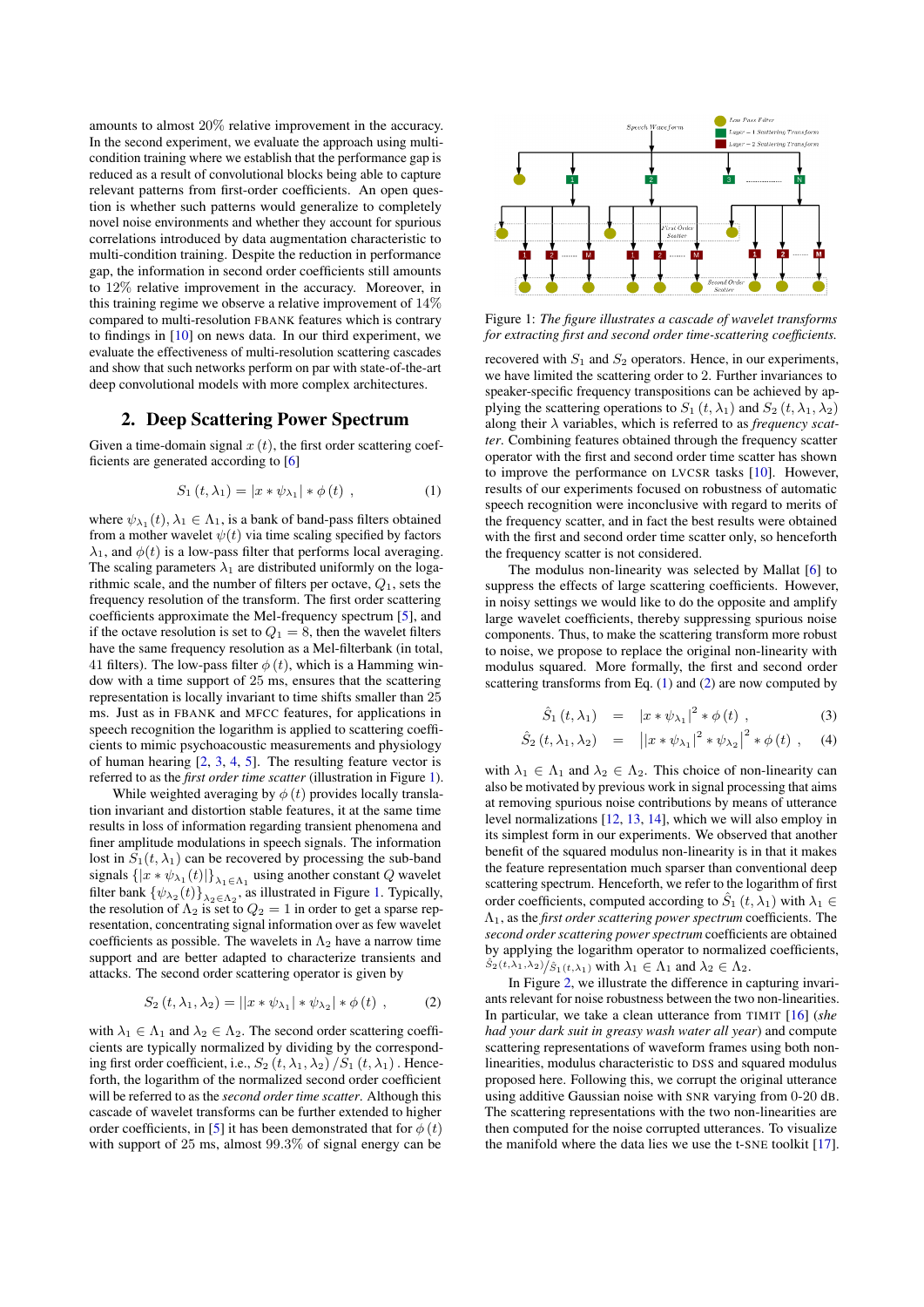<span id="page-2-0"></span>

*(b) Deep scattering power spectrum features for a clean utterance and its white noise added counterpart at various* SNR *levels.*

Figure 2: *Deep scattering power spectrum vs standard* DSS *representation [\[6\]](#page-4-5) of a clean utterance and its noise corrupted counterparts, with* SNR *levels varying from* 0*-*20 *d*B*. The black points represent clean speech frames and the purple ones their noisy counterparts.*

We can see from the figure that the DSS representation starts to degrade at about 5 dB, measured with the increased spread between the positioning of clean and noisy frames. In contrast to this, scattering power spectrum features that employ squared modulus non-linearity tend to keep clean and corresponding noisy utterance within balls of small radius. As a result, it is likely that labels assigned to such frames will be identical because the learned hypothesis are typically smooth in small neighborhoods around a particular training point in the instance space. It is promising that the squared modulus non-linearity keeps clean and noisy frames quite close to each other even at 0 dB SNR.

## 3. Experiments

We perform our experiments on AURORA4 [\[15\]](#page-4-14) dataset, a standard benchmark for noisy speech. This is a medium vocabulary task based on a clean speech *training set* from the Wall Street Journal (WSJ0) corpus [\[18\]](#page-4-17). The clean speech was corrupted by six different noise types (street traffic, train station, car, babble, restaurant, airport) at 10-20 dB SNR. The dataset allows for training using two different sets of observation: *i*) clean condition mode that accounts only for clean speech utterances, and *ii*) multi-condition mode that contains a mix of clean and noise corrupted utterances. The evaluation set is derived from WSJ0 5K-word closed-vocabulary test set, consisting of 330 utterances from 8 speakers. These test utterances were recorded by a primary and a secondary microphone. Each of the two *test sets* are then corrupted by the same noise types used in multi-condition training set but this time at 5-15 dB SNR (in total 14 test sets).

Scattering features for both considered non-linearities (mod-ulus and squared modulus) were extracted using the SCATNET<sup>[1](#page-2-1)</sup> toolkit. If not specified otherwise, we are generating first order coefficients using Gabor filters with resolution  $Q_1 = 8$ , which gives in total 41 features. The second order coefficients are generated using Morlet wavelets with resolution  $Q_2 = 1$ , which for  $Q_1 = 8$  gives in total 127 features (coefficients with small values are truncated). The frame context is always set to 5 so that in total 11 successive frames are stacked and passed to the network as input. We have investigated the effects of mean normalization on both speaker and utterance levels for these coefficients and established that the latter is more effective in noisy settings. For experiments with FBANK features, we first apply pre-emphasis and then split the signal into 25 ms long frames (with 10 ms shifts) using the Hamming window. If not specified otherwise, we use 40 FBANK features which are normalized at the utterance level by subtracting the corresponding mean.

#### 3.1. Network Architecture

The main challenge in incorporating second order information into speech recognition systems is in that first order coefficients typically require some further band-pass filtering to capture local invariants in such spectro-temporal decompositions of speech waveforms. Empirically, the most effective neural architecture for hybrid acoustic models with scattering features has been proposed in [\[19\]](#page-4-18). The architecture is a *junction network* that takes as input first and second order scattering coefficients via separate pipelines which are then merged into a multi-layer perceptron with several hidden layers. While the first pipeline is a convolutional network that takes first order coefficients as inputs, the second one is a multi-layer perceptron with a single hidden layer that extracts features from second order coefficients.

The convolutional pipeline is comprised of 3 layers, each consisting of the following blocks: *i*) one dimensional convolution, *ii*) max-pooling, *iii*) layer normalization [\[20\]](#page-4-19), and *iv*) RELU nonlinearity followed by dropout [\[21\]](#page-4-20). In the first layer, we use convolutions with 80 channels and filter size 10 samples. The second and third layer, on the other hand, use 60 channels and filter size 3 samples. The pooling is applied with compression rates 3, 2 and 1, respectively. We note here that our configuration of channels and filter sizes is different from prior work [\[10,](#page-4-9) [19\]](#page-4-18). The pipeline for second order coefficients is a multi-layer perceptron (MLP) with 512 activation units, followed by batch normalization [\[22\]](#page-4-21), RELU non-linearity, and a dropout block. The outputs of the two pipelines are merged into a vector and then passed to MLP with 6 hidden layers, each having 1024 activation units. We use batch normalization after each dense layer in MLP, followed by RELU non-linearity and a dropout block. The dropout rate across the network is set to 0.15.

#### 3.2. Clean Condition Training

In the first experiment, the goal is to establish that second order scattering coefficients contain invariants relevant for robust-

<span id="page-2-1"></span><sup>&</sup>lt;sup>1</sup>https://www.di.ens.fr/data/software/scatnet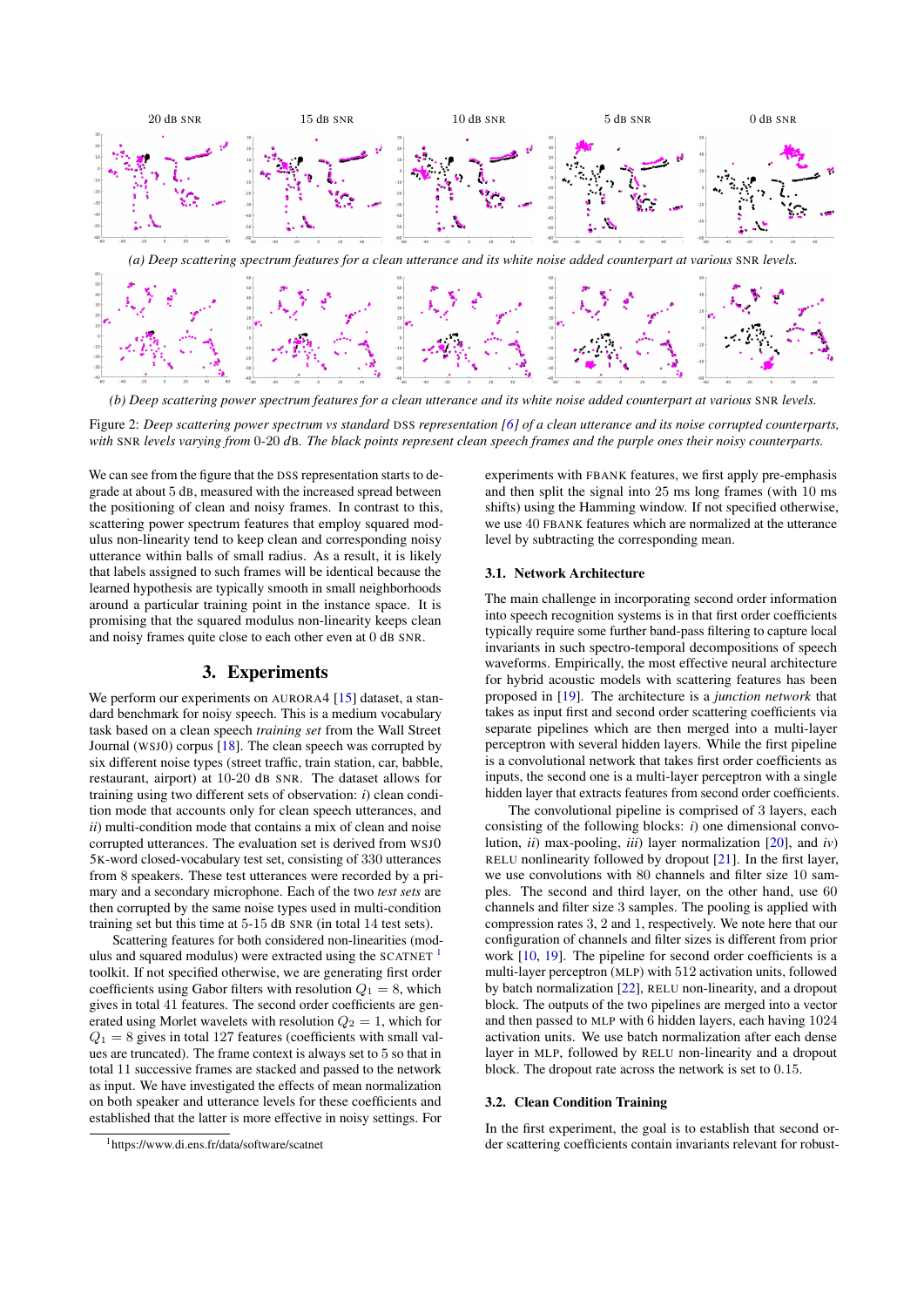<span id="page-3-0"></span>

| <b>FEATURES</b>     | A <sub>1</sub> | $B_{2-7}$ | $C_8$ | $D_{9-14}$ | $AVG1 = 14$ |
|---------------------|----------------|-----------|-------|------------|-------------|
| DSPS <sub>1</sub>   | 2.76           | 13.83     | 7.74  | 17.90      | 14.35       |
| $DSPS_1 + DSPS_2$   | 2.58           | 11.14     | 6.89  | 14.33      | 11.59       |
| $DSS_1$ [5]         | 2.62           | 14.72     | 7.89  | 19.07      | 15.23       |
| $DSS_1 + DSS_2$ [5] | 2.61           | 11.95     | 7.33  | 15.33      | 12.40       |
| $FBANK_{40}$ [4]    | 2.65           | 13.75     | 7.96  | 16.89      | 13.89       |
| $FBANK60$ [4]       | 2.54           | 13.06     | 8.33  | 17.08      | 13.69       |
| $FBANK80$ [4]       | 2.69           | 12.04     | 8.03  | 16.19      | 12.86       |
| $FBANK100$ [4]      | 2.52           | 12.60     | 7.60  | 16.52      | 13.20       |

Table 1: *The table reports word error rates obtained on test sets (*14 *in total) of* AURORA4 *by clean condition training. First order features (including* FBANK*s) are processed using a convolutional neural network, while the combination of first and second order features employs the junction architecture from [\[19\]](#page-4-18).*

ness and that they generalize to unseen noise environments. To demonstrate this, we train using clean speech and evaluate our model on the noise corrupted test sets with a significant mismatch between training and test conditions. To quantify the improvement that comes as a result of including the information from second order coefficients, we train first with the convolutional pipeline for processing the first order coefficients (with second order pipeline switched off). We refer to this model as DSPS<sub>1</sub> to express the fact that its inputs are first order deep scattering power spectrum (DSPS) coefficients. Following this, we train the junction network jointly, thereby accounting for both first and second order scattering coefficients. This model is referred to as  $DSPS<sub>1</sub> + DSPS<sub>2</sub>$  to account for the fact that the architecture takes both first and second order coefficients as inputs. We use the relative improvement in the accuracy between these two models to quantify the relevance of the information from second order coefficients for noise robustness. Table [1](#page-3-0) provides a summary of our experiments in clean conditions. The empirical evidence indicates a relative improvement of almost 20% with the addition of second order information, compared to convolutional network with first order features (DSPS<sub>1</sub> vs DSPS<sub>1</sub> + DSPS<sub>2</sub>, utterance normalization). In the same setting, we also compare to deep scattering spectrum that employs modulus non-linearity when generating features. The experiments, along with the illustration in Figure [2,](#page-2-0) demonstrate that square modulus non-linearity and power spectrum scattering provide a more robust representation than conventional DSS, achieving over 6% relative improvement. In addition to all of this, we run an experiment with FBANK features aimed at showing that invariants recovered by second order coefficients cannot be obtained by increasing the granularity of first order features. For that, we train the convolutional pipeline/network with different number of FBANK features and show that the junction network combining first and second order information outperforms all such models, including 16.5% relative improvement over FBANK features with the same resolution.

#### 3.3. Multi-Condition Training

In the second experiment, we first train the same set of models as in clean condition training. Table [2](#page-3-1) provides a summary of our empirical results in this setting. The results indicate that again learning with scattering power spectrum features is more effective than with conventional DSS, achieving similar relative improvement of over 6%. Moreover, the experiments with FBANK features also indicate that one cannot recover invariants from second order coefficients by just increasing the number of filters in the first order coefficients. An interesting observation is that the gap between first order pipeline and the junction network is decreased compared to clean condition training. Still, the information in second order coefficients amounts to 12% relative improvement in the accuracy. Our hypothesis is that

<span id="page-3-1"></span>

| <b>FEATURES</b>           | A <sub>1</sub> | $B_{2-7}$ | $C_8$ | $D_9 = 14$ | $AVG1 = 14$ |
|---------------------------|----------------|-----------|-------|------------|-------------|
| DSPS <sub>1</sub>         | 2.97           | 5.88      | 6.71  | 15.96      | 10.05       |
| $DSPS1 + DSPS2$           | 2.73           | 5.20      | 4.73  | 14.15      | 8.83        |
| $DSS_1$ [5]               | 2.99           | 5.69      | 6.56  | 15.95      | 9.96        |
| $DSS_1 + DSS_2$ [5]       | 2.86           | 5.45      | 6.11  | 15.08      | 9.44        |
| $FBANK_{40}$ [4]          | 3.06           | 6.08      | 7.10  | 16.09      | 10.23       |
| FBANK <sub>60</sub> $[4]$ | 2.90           | 5.72      | 6.46  | 15.65      | 9.83        |
| $FBANK80$ [4]             | 2.88           | 5.58      | 5.92  | 15.22      | 9.55        |
| $FBANK100$ [4]            | 2.69           | 5.33      | 5.74  | 15.26      | 9.43        |

Table 2: *The table reports word error rates obtained on test sets (*14 *in total) of* AURORA4 *by multi-condition training. First order features (including* FBANK*s) are processed using a convolutional neural network, while the combination of first and second order features employs the junction architecture from [\[19\]](#page-4-18).*

the convolutional blocks are in this setting capable of capturing patterns from the first order coefficients that are relevant for robustness. However, it is unclear whether the captured patterns account for spurious correlations introduced by data augmentation characteristic to multi-condition training nor whether they would generalize to unseen noise environments.

In our final experiment, we investigate the effectiveness of models that combine features with multiple resolutions and use multi-condition training. Table [3](#page-3-2) provides a summary of our results in this setting. We can observe that combination of resolutions  $Q = \{4, 13\}$  provides the lowest error rate over test samples. Moreover, that model outperforms state-of-the-art deep convolutional networks with 6 and 10 such layers that take FBANK features as inputs [\[23\]](#page-4-22). Interestingly, the relatively small junction network consisting of only three convolutional layers, supplemented with information from second order coefficients, is competitive with a recently proposed architecture with 15 layers of much more expressive multi-octave convolutions [\[24\]](#page-4-23).

<span id="page-3-2"></span>

| <b>ARCHITECTURE</b>                                                 | <b>CNN DEPTH</b> | $AVG1 - 14$ |  |  |  |  |
|---------------------------------------------------------------------|------------------|-------------|--|--|--|--|
| DSPS <sub>1</sub> + DSPS <sub>2</sub> (MULTI-RESOLUTION SCATTERING) |                  |             |  |  |  |  |
| $Q = \{8\}$                                                         | 3                | 8.83        |  |  |  |  |
| $Q = \{1, 4, 13\}$                                                  | 3                | 8.76        |  |  |  |  |
| $Q = \{1, 4, 8, 13\}$                                               | 3                | 8.94        |  |  |  |  |
| $Q = \{4, 13\}$                                                     | 3                | 8.64        |  |  |  |  |
| <b>FBANK BASELINES</b>                                              |                  |             |  |  |  |  |
| $FMLLR + MLP$                                                       |                  | 10.21       |  |  |  |  |
| <b>VD6CNN</b> [23]                                                  | 6                | 10.34       |  |  |  |  |
| <b>VD10CNN</b> [23]                                                 | 10               | 8.81        |  |  |  |  |
| $M$ -OCT CNN $[24]$                                                 | 15               | 8.31        |  |  |  |  |

Table 3: *A summary of results obtained on* AURORA4 *by combination of multi-resolution scatters and multi-condition training.*

## 4. Conclusion

We have proposed a modification to the scattering transform that is capable of recovering information lost due to compression by first order features such as FBANK and MFCC coefficients. In our empirical analysis, we have demonstrated that: *i*) the first order features discard information relevant for noise robust speech recognition, and *ii*) the second order deep scattering power spectrum coefficients capture invariants relevant for noise robust speech recognition and that these invariants can generalize to noise types not contained in the training set. Moreover, our empirical results suggest that second order coefficients can lead to gross simplification of neural architectures and, thus, reduce training time and the amount of required computing resources.

Acknowledgements: This work was supported in part by EPSRC grant EP/R012067/1 (SPEECHWAVE). The authors would also like to thank Erfan Loweimi for constructive feedback and help with generating Kaldi alignments.